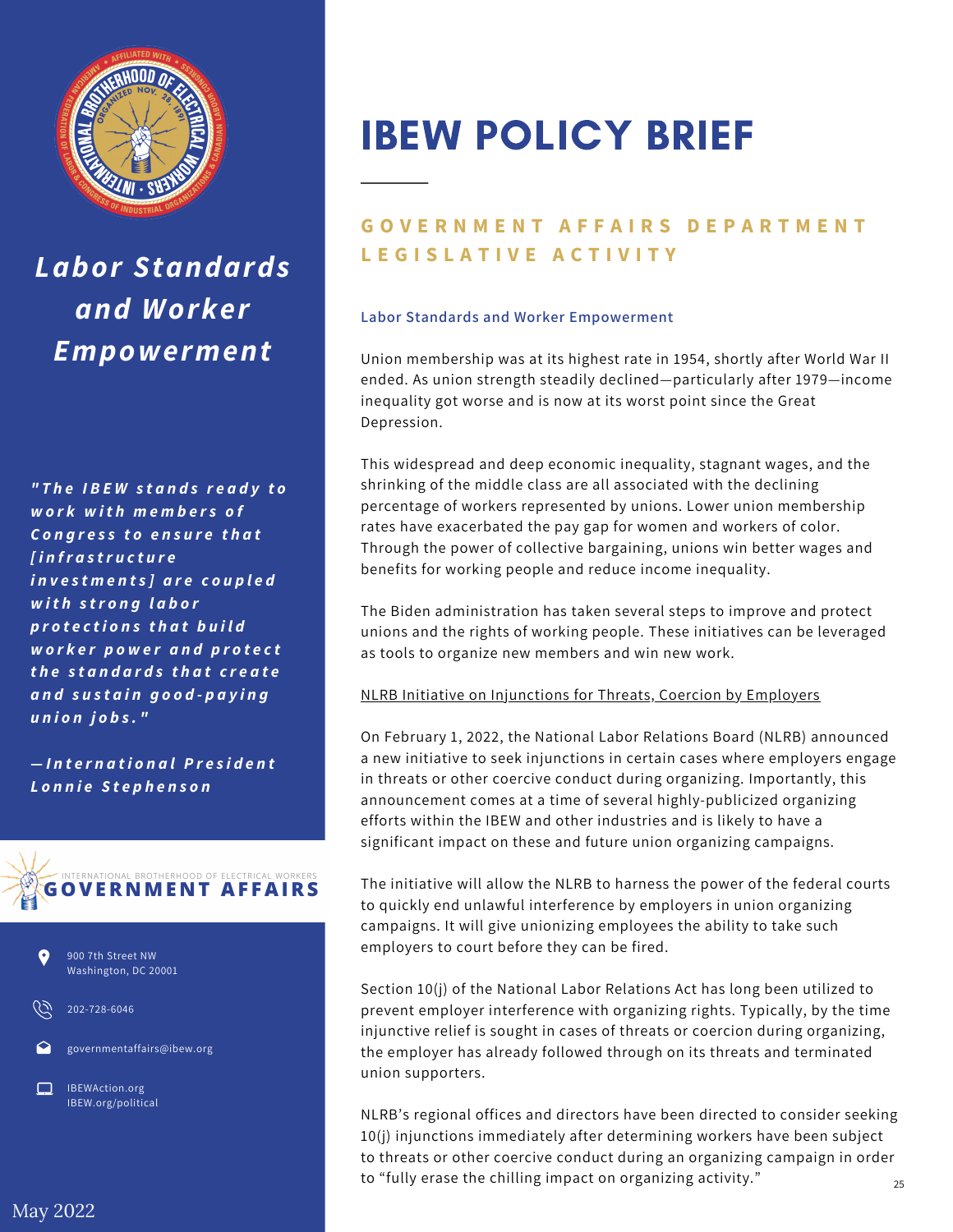#### White House Task Force on Worker Organizing and Empowerment

A task force created by President Biden in the early days of his administration to promote worker organizing and collective bargaining has produced a report with nearly 70 recommendations. The group includes more than 20 cabinet members and heads of federal agencies who pledged to come together to empower workers.

The [r](https://www.whitehouse.gov/wp-content/uploads/2022/02/White-House-Task-Force-on-Worker-Organizing-and-Empowerment-Report.pdf)eport outlines federal policies, practices and programs to promote the Biden administration's policy of support for worker power. It also connects the relatively low percentage of unionized workers in the private sector (6 percent) with their popularity. Nearly 1 in 2 workers say in polls they would join a union if they had a chance. Its first report recommends:

- Increasing visibility, support, awareness, and promotion of collective bargaining
- Ensuring effective enforcement of existing laws that establish and protect rights to organize and bargain collectively
- Developing research/collecting data to advance worker empowerment policy
- Directing certain agencies to allow unions to talk to federal employees on federal property
- Ensuring certain federal agencies do not spend funds on anti-union activities

The Task Force will release another report on implementation progress. The administration has encouraged all stakeholders, especially organized labor, to provide input and feedback.

Read the Task Force's first report and recommendations here: [https://www.whitehouse.gov/wp-content/uploads/2022/02/White-House-Task-Force-on-Worker-Organizing-and-](https://www.whitehouse.gov/wp-content/uploads/2022/02/White-House-Task-Force-on-Worker-Organizing-and-Empowerment-Report.pdf)Empowerment-Report.pdf.



## **Pending Priorities**

#### The Protecting the Right to Organize (PRO) Act

Support for unions has grown in recent years, especially in the wake of the COVID-19 pandemic. A September 2, 2021 Gallup poll showed approval for labor unions at its highest point since 1975, with 68% of those polled voicing their approval. Despite this strong and growing support, the share of workers represented by a union is only around 12%. The erosion of federal labor law in recent decades by anti-union interests has made it increasingly difficult for workers to win union representation and have their voices heard.

In 2021, lawmakers introduced the Protecting the Right to Organize (PRO) Act, which would bolster workers' rights to organize, make classification rules for independent contractors more stringent, impose harsher punishments on employers that violate workers' rights, allow workers to override right-to-work laws, protect the right to strike, and prevent employer interference in elections.